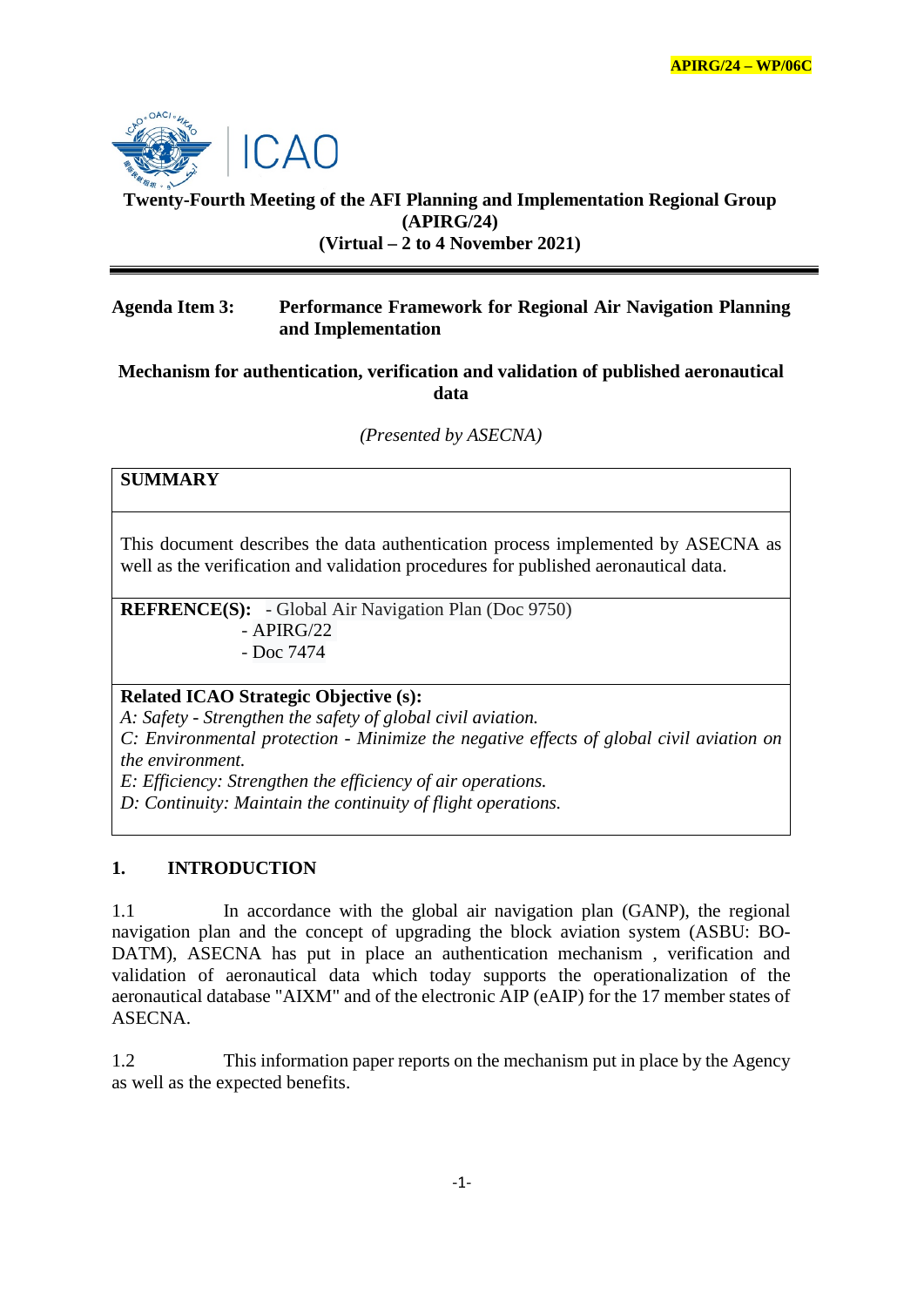# **2. DISCUSSION**

# **2.1 Context and State Responsibilities**

2.1.1 Since 2016, ASECNA has expressed to its member states the need to set up a formal mechanism for the validation and authentication of national static aeronautical data to be published, in accordance with ICAO Annex 15, which requires States to ensure that the aeronautical data and aeronautical information provided are complete, communicated on time and of the required quality (precision, resolution, integrity, traceability, punctuality, completeness and format of the data).

# 2.1.2 In ASECNA members states, this mechanism mainly concerns:

- $\checkmark$  The identification of all data originators (textual and graphic)
- $\checkmark$  The process for ensuring the reliability of data at the level of Civil Aviation Authorities: the authorities following the agreements may seek the expertise of ASECNA technical services for this purpose;
- $\checkmark$  The establishment of service level agreements (formal arrangements) for the management of aeronautical information (SLA-AIM) under the authority of the State
- $\checkmark$  The establishment of interface contracts, internally at ASECNA between the departments involved;
- $\checkmark$  The definition of the admissible conditions of the data to be published (authorized signatories and compliance with aeronautical data catalogs);
- $\checkmark$  The training of data originators and their authorization by the State

2.1.3 This mechanism is all the more important for the collection of critical data, the use of which, if it is altered, leads to a very high probability that the continuation of a flight and the landing of an aircraft involve a serious risk of disaster.

# **2.2 Data verification and validation procedures**

2.2.1 ASECNA has implemented a certified quality management system since 2015 through which the Agency has defined a framework for measuring and monitoring the performance of the verification and validation of aeronautical data / information.

2.2.2 This verification system mainly includes; the verification procedures socalled **ab-priori control** at four levels (airport, country, regional, headquarters): These procedures include *verification and validation tasks* for the data collected in order to ensure that all information has been included and that all details are correct for publication in accordance with the provisions of annex 15 and ISO 9001.

2.2.3 The verification procedures so-called **Ab-posteriori control** at four levels (airport, country, regional, headquarters): These procedures include data *verification and validation tasks* occurring immediately after publication of information in order to detect as quickly as possible deviation or error and rectify it, in accordance with ISO 9001 standards.

2.2.4 The procedures for validating the data and information published using automated and semi-automated platforms for data analysis and visualization based on TOPSKY AIXM, Corel DRAW maps, Data for Flight, Global Mapper, ArcGIS technologies, AIP GIS Charting, RADIONAV, GEOTITAN.